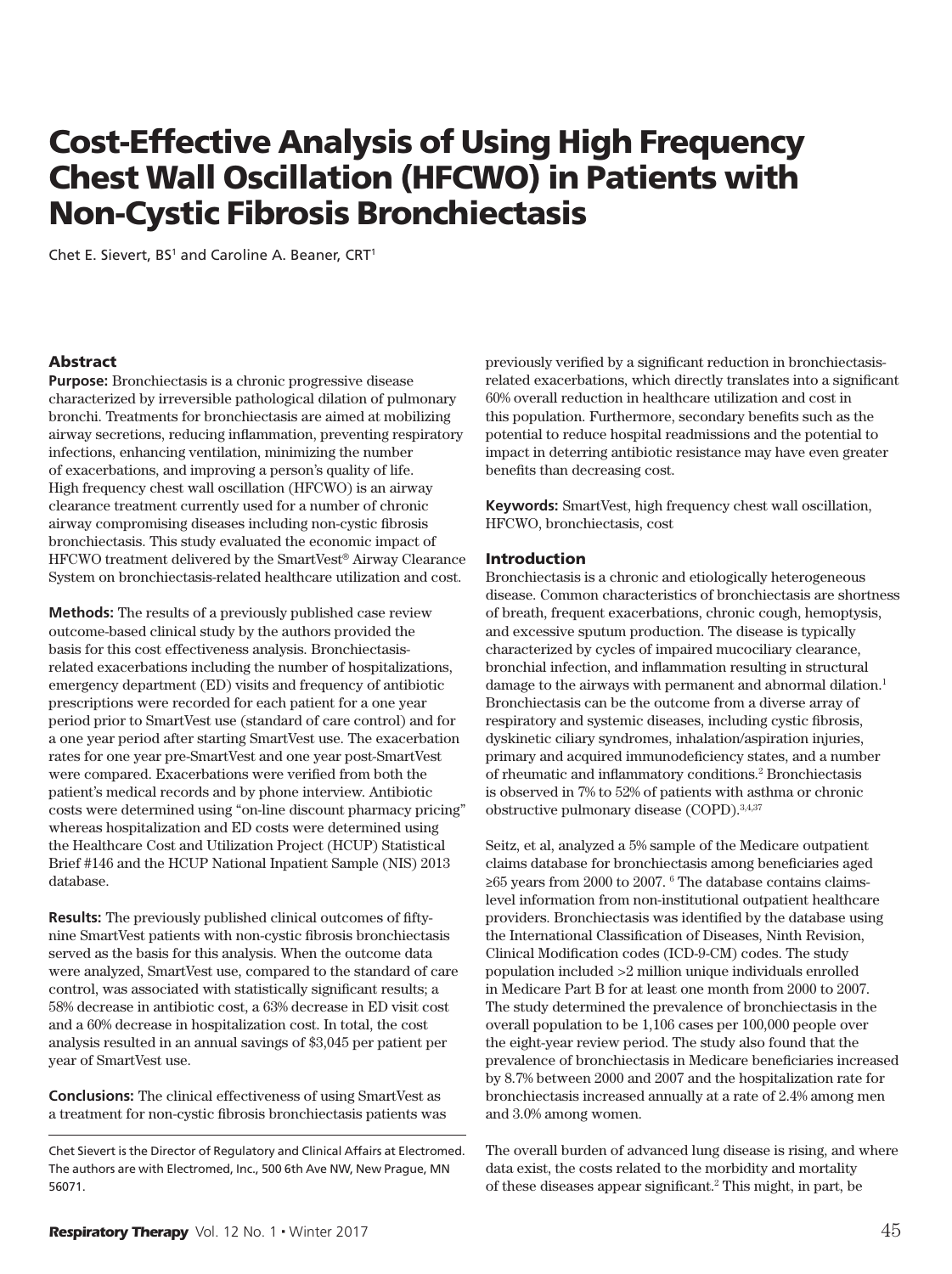a refection of the increasing aging population with chronic lung disease which has a disproportionate rise in health-care costs; the rate of hospitalization due to chronic lung disease markedly increases above the age of 50 years, and particularly in older women.<sup>2,7</sup> Using discharge records from between 1997-2010, it was estimated the mean hospital cost for inpatient care in patients with a pneumonia exacerbation was \$9,300.28 In 2001, it was also estimated that the annual medical cost of care for persons in the United States with bronchiectasis was \$13,244, which is greater than the annual cost for many other chronic diseases, such as heart disease (\$12,000) and COPD  $($11,000).$ <sup>38</sup> A 2005 study found that patients with non-cystic fbrosis bronchiectasis averaged 2.0 additional days per year in the hospital, had 6.1 additional outpatient encounters and 27.2 more days of antibiotic therapy compared with patients without the disease.<sup>9</sup> In 2005, the treatment costs for non-cystic fibrosis bronchiectasis was \$630 million annually.5

Patients with non-cystic fbrosis bronchiectasis can have difficulty clearing airway secretions and can significantly beneft from airway clearance therapy.2 The aims of treatment for bronchiectasis are to mobilize airway secretions so as to reduce infammation, prevent respiratory infections, enhance ventilation, minimize the number of exacerbations, and improve a patient's quality of life.10-12 A number of therapeutic methods are currently used to clear airway secretions in patients with pulmonary disease, respiratory mucus clearance impairment, or who are at risk of developing either one of those conditions.8 These methods generally aim to promote secretion clearance by reducing mucus viscosity and using shear forces to release the mucus from the lung wall to facilitate mobilization for ease of expectoration. Standard of care involves combination therapy with mucolytic and mucokinetic agents, bronchodilators, antiinfammatory therapy, and some form of physical/mechanical airway clearance therapy.2 Airway clearance therapy plays a critical role as it helps to avoid retention of pathogen-laden mucus which is the underlying origin of recurrent infection that causes progressive pulmonary deterioration.<sup>2,13,14</sup> Airway clearance methods play a critical role in maintaining respiratory health throughout the life-time of the patient.

A number of airway clearance methods are available including chest physiotherapy, positive end-expiratory pressure masks, oral-high frequency devices, and high frequency chest wall oscillation (HFCWO).<sup>2</sup> Positive end-expiratory pressure masks and oral-high frequency devices require active effort, mastery of the technique, and/or physical agility which can limit their use.<sup>2</sup>

HFCWO is used for airway clearance in patients with a wide range of airway compromising diseases and conditions, including genetic and immunological disorders, neuromuscular diseases, and obstructive pulmonary conditions, such as asthma and COPD.15-18 In contrast to some other methods, HFCWO requires minimal activity from the user and is not dependent on a Healthcare Provider's technique to be effective.<sup>2</sup> Clinical studies, primarily in patients with cystic fbrosis, have shown HFCWO to be safe and effective.2,15,19-22 HFCWO delivers compression pulses to the chest wall through an infatable vest connected to an air pulse generator.<sup>2</sup> The generator produces an alternating fow of air into, and out of, the vest that rapidly compresses and releases the chest wall within a range of selectable frequencies and pressures. The oscillatory compression imparted to the chest wall has been reported to thin viscous mucus, disconnect mucus from the lung's wall, and propel mucus from the minor

airways of the lungs toward the major airways where it can be expectorated or suctioned away.<sup>2,23,24</sup> HFCWO can lead to signifcant improvement in lung volume of 15 to 57mL and in flow up to  $1.6$ L/sec.<sup>22</sup>

A prior case review study evaluated the clinical outcomes of SmartVest® Airway Clearance System therapy on exacerbationrelated healthcare utilization and medication use in subjects with non-cystic fbrosis bronchiectasis.25 The study found that the use of SmartVest resulted in a statistically signifcant 60% reduction in bronchiectasis-related exacerbations including antibiotic use, emergency department (ED) visits and hospitalizations. The current study is designed to assess the economic impact of SmartVest therapy on bronchiectasis-related healthcare and antibiotic costs.

## Methods

A recent SmartVest (Electromed, Inc., New Prague, MN, USA) case review outcome-based clinical study served as the basis for this analysis.25 The study recorded all bronchiectasis-related exacerbations to include the number of hospitalizations, ED visits and antibiotic use for a one year period prior to SmartVest use (standard of care control) and, for comparison, for a one year period after the start of SmartVest use (treatment). The study included only those subjects with a diagnosis of non-cystic fbrosis bronchiectasis who had been using SmartVest for at least one year, and whose medical records were available for one year prior to initiation of SmartVest therapy. Patients were excluded if they had not been compliant with their prescribed SmartVest therapy regimen, were unable to be contacted by phone, or had expired. All data collected prior to SmartVest use were captured via the patient's medical records.

Patient's medical records were reviewed for all bronchiectasisrelated exacerbations that occurred during a one year period prior to starting SmartVest therapy. Subjects were contacted and interviewed by phone to collect bronchiectasis-related exacerbations for the one year period after starting SmartVest therapy. The questionnaire for the phone survey was developed for the exclusive purpose of the study. During the phone interview, the subject was asked specifc questions regarding respiratory-related antibiotic use, ED visits and hospitalizations. The interview also inquired whether the patient was using SmartVest according to the physician's prescription regimen.

Antibiotic costs were determined using "on-line discount pharmacy pricing" however, the cost of office visits and physician fees were not included. Hospitalization and ED costs were determined using the weighted national estimates from Healthcare Cost and Utilization Project (HCUP) National Inpatient Sample (NIS), 2013, Agency for Healthcare Research and Quality (AHRQ), based on data collected by individual States and provided to AHRQ by the States.<sup>26</sup> NIS database includes a stratifed probability sample of hospitals from State Inpatient Databases that include hospitalizations by patients with Medicare, Medicaid, private insurance, and the uninsured.27 The NIS contains data from 5 to 8 million hospital stays from about 1000 hospitals. It is designated to approximate a 20% sample of the US nonfederal, short-term hospitals as defned by the American Medical Association. The NIS is drawn from states participating in the Healthcare Cost and Utilization Project. The NIS contains uniform inpatient stay data from hospital discharge databases maintained by state agencies, hospital associations, and other private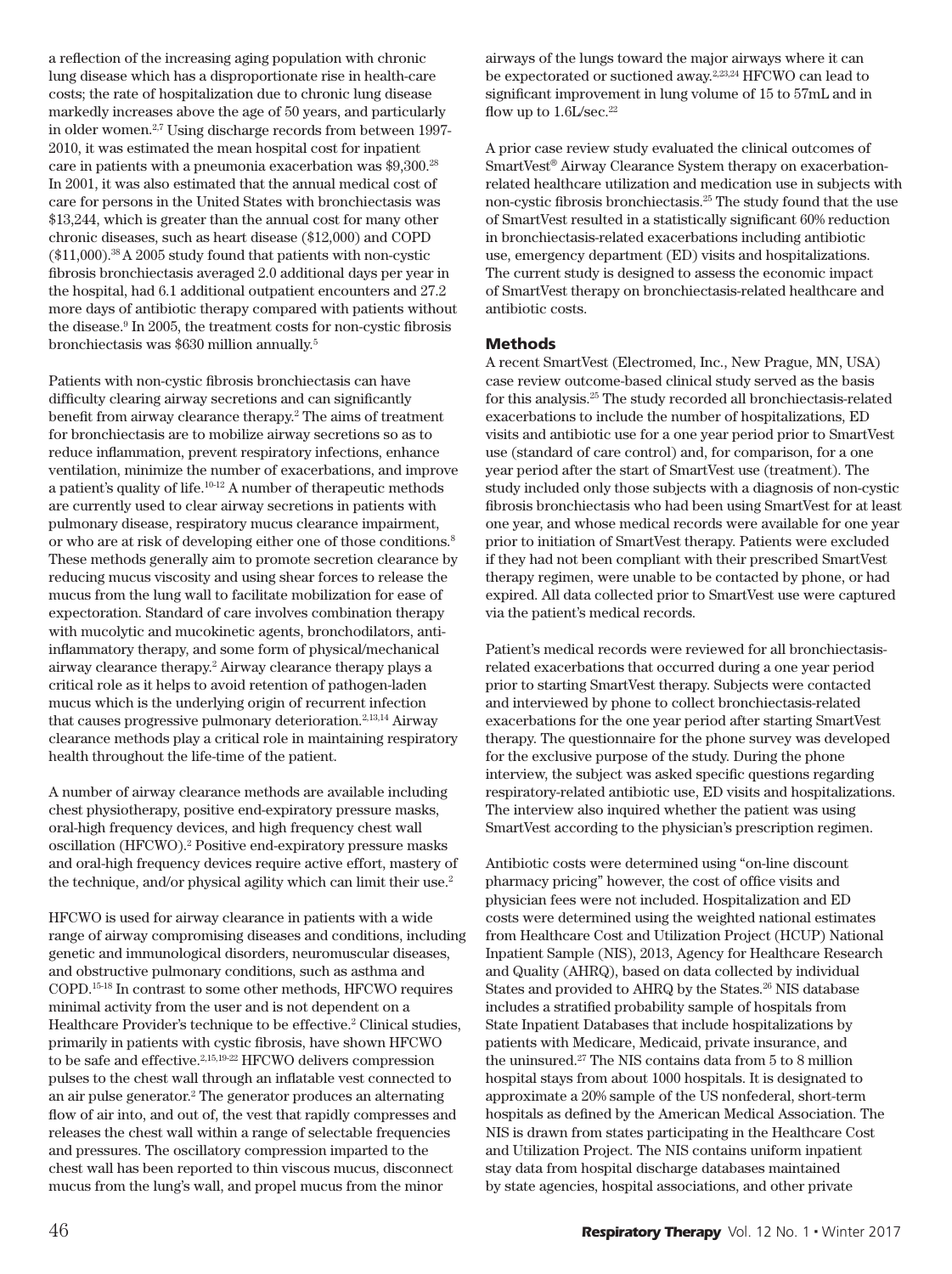organizations. Total number of weighted discharges in the US based on HCUP NIS was 35,597,792.28

# Results

Review of HCUP and Medicare databases revealed associated healthcare costs for a bronchiectasis-related exacerbation to be \$450 (2012) for an ED visit and \$9,300 (2010) for a hospitalization with pneumonia. Extended hospital stays based on complications or comorbidities were not calculated. Using on line discount pharmacy pricing calculations, the cost of a standard antibiotic regimen for pneumonia was \$290 (2016). Physician fees for an office visit and subsequent prescription were not available for calculation.

Of the 104 bronchiectasis SmartVest patients identifed, fftynine patients met the inclusion/exclusion criteria.25 In the study population, the average number of antibiotic prescriptions per year was 58% less for SmartVest (0.6/yr) compared to standard of care control (1.4/yr) (see Table 1). SmartVest use also signifcantly reduced ED visits by 63% (0.08/yr verses 0.03/yr) and hospitalizations by 60% (0.5/yr verses 0.2/yr). The annual per patient costs for antibiotics for patients treated with SmartVest were about \$233 lower compared to those treated with standard of care (see Table 1). Hospitalizations, after one-year of SmartVest use, were also signifcantly reduced by \$2,790 per patient per year. In total, the overall results revealed an annual savings of \$3,045 per patient per year of SmartVest use.

**Table 1.** Summary of cost analysis of SmartVest versus standard of care control

| <b>Bronchiectasis-Related</b><br><b>Exacerbations*</b> | <b>Standard of</b><br><b>Care Control</b> | <b>SmartVest</b><br><b>Treatment</b> | Percent<br><b>Reduction</b> |
|--------------------------------------------------------|-------------------------------------------|--------------------------------------|-----------------------------|
| Antibiotic Rxs (per yr)                                | 1.4                                       | 0.6                                  | 58%                         |
| ED Visits (per yr)                                     | 0.08                                      | 0.03                                 | 63%                         |
| Hospitalizations (per yr)                              | 0.5                                       | 0.2                                  | 60%                         |
| <b>Cost Comparison Analysis</b>                        |                                           |                                      |                             |
| Antibiotic Rxs (per yr)                                | \$406                                     | \$174                                | 58%                         |
| ED Visits (per yr)                                     | \$36                                      | \$13                                 | 63%                         |
| Hospitalizations (per yr)                              | \$4,650                                   | \$1,860                              | 60%                         |
| Total Cost per Year                                    | \$5,092                                   | \$2,047                              | 60%                         |

\*Sievert CE, Beaner CA, Sievert CP. Using High Frequency Chest Wall Oscillation in a Bronchiectasis Patient Population: An Outcomes-Based Case Review. Respiratory Therapy Journal 2016;11(4):34-38.

The analysis did not account for any physician/office fees incurred to obtain an antibiotic prescription without hospitalization. Also, the analysis did not account for an offce visit for a potential exacerbation that did not result in a prescription or hospitalization. In addition, the analysis did not account for added expense if the exacerbation was an antibiotic resistant bacterial strain pneumonia which reportedly can cost more than \$15,000 for each episode.

# **Discussion**

The purpose of the analysis was to evaluate the economic impact of SmartVest use on bronchiectasis-associated medical costs compared to a standard of care control. To our knowledge, this is the frst study to assess the healthcare costs of treating noncystic fbrosis bronchiectasis patients with HFCWO. Overall cost included the cost of antibiotics, ED visits, and hospitalizations related to exacerbations associated with non-cystic fbrosis bronchiectasis. The study demonstrated a signifcant reduction in healthcare utilization and its associated cost when bronchiectasis patients were treated with SmartVest for oneyear. The overall cost was reduced by 60% which translates into a savings of \$3,045 per patient per year.

A recent study that evaluated hospital discharges, readmissions, and ED visits for COPD or bronchiectasis in adults in the United States found from 2001 to 2012 the number of hospital discharges rose by 88,000.<sup>31</sup> The study also found that about 7% of patients with COPD or bronchiectasis were readmitted within 30 days with COPD or bronchiectasis as the principle diagnosis.31 In contrast, the rate of discharge decreased for other diseases.<sup>31</sup> The reason for the signifcant rise in COPD and bronchiectasis hospital and ED visits is not clear as a signifcant decline in rates of smoking have been observed. However, it may refect the potential under diagnosis of the disease and the long-term nature of COPD and bronchiectasis in an aging population.<sup>31</sup>

A previous case review outcome-based study reported that SmartVest use reduced hospitalizations by  $1.5$  fold,<sup>25</sup> indicating the cost beneft of HFCWO on reducing healthcare utilization burden. Other studies have also evaluated factors (both system and patient) that may lower readmission in patients with COPD, and are, at least in part, relevant to patients with bronchiectasis. These factors include continuity with the patients' primary care provided or pulmonologist, discharges coordinator intervention, and the extent or type of respiratory therapy.32-34

Reduction in the number of bronchiectasis-related exacerbations can also impact a patient's quality of life.35,36 In a population of patients with COPD, the use of SmartVest was associated with signifcant improvement in the fve-symptom score P=0.002 (rating of sputum, wheeze, cough, shortness of breath, and exercise tolerance).36 SmartVest treatment also demonstrated a signifcant improvement in the St. George's Respiratory Questionnaire (SGRQ) P=0.02, while no improvement was observed in patients treated with conventional treatment.36 Similarly, our prior case review outcome-based study found that 68% of the subjects indicated during the phone call interview that the use of SmartVest had signifcantly improved their quality of life.25

Several limitations to the study design should be considered when interpreting the results. The patient size of the study was small, and the hospitalizations, ED visits, and antibiotic use data after initiation of SmartVest therapy was obtained primarily through patient interview. The study may be considered conservative due to no costing added for physician's fees associated an office visit resulting in an antibiotic prescription or, no costing added for an offce visit that did not result in an antibiotic prescription. In addition, Reliance on HCUP, NIS and AHRQ data bases, which depend on the diagnoses entered on claims, may be coded incorrectly or not coded at all, thereby potentially introducing measurement error with respect to ICD-9- CM-based variables.

Reducing healthcare utilization cost such as antibiotic use, ED visits and hospitalizations are prioritized objectives of recent healthcare directives such as the Affordable Care Act (ACA). For example, the ACA has established the Hospital Readmissions Reduction Program (HRRP), which has directed CMS to penalize hospitals by reducing reimbursement payments for excess patient readmissions for the same condition. HRRP originally identifed the top three "applicable conditions" for focused readmission measurement to include acute myocardial infarction, heart failure and pneumonia. In addition, CMS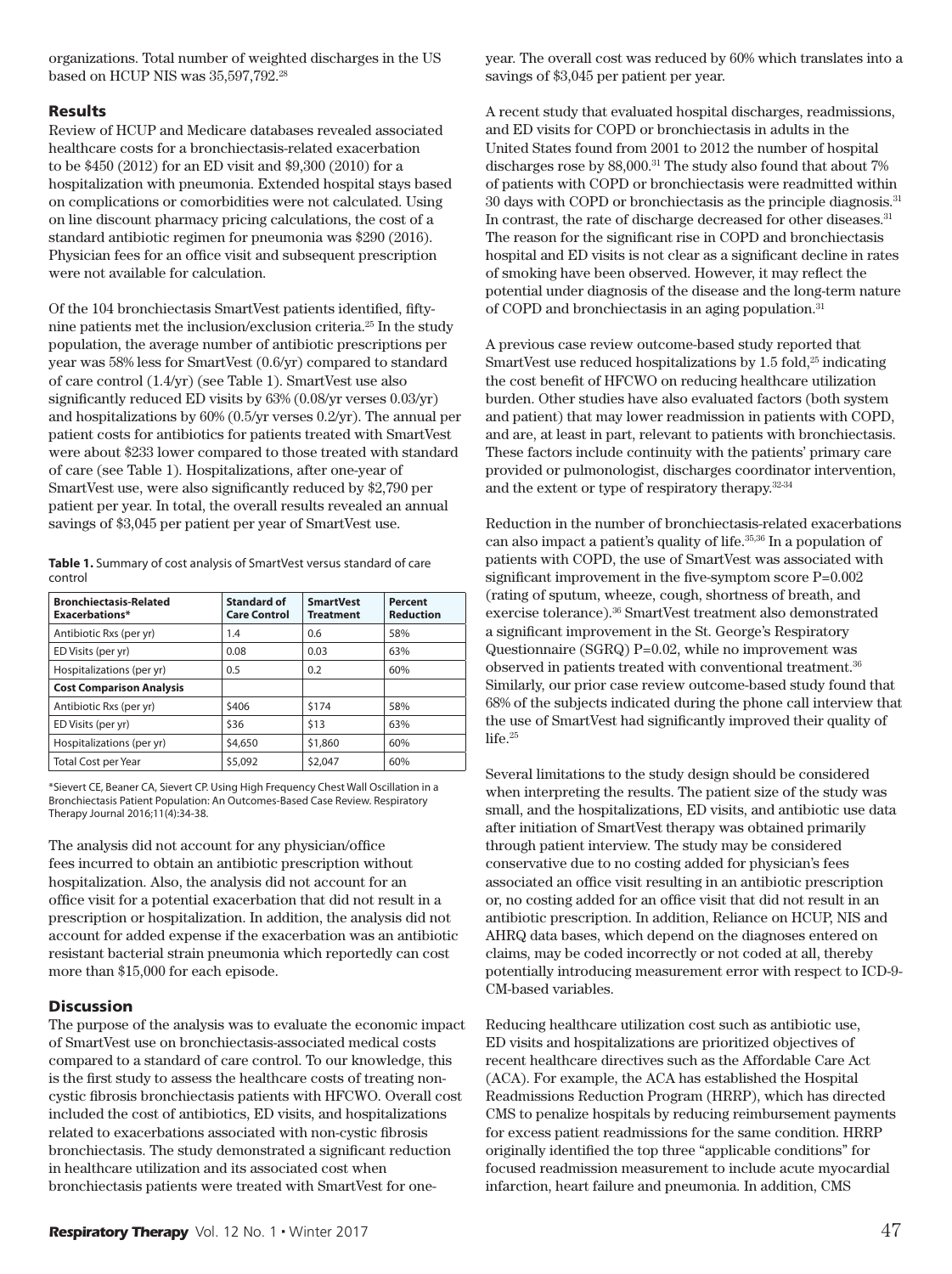recently fnalized the expansion of additional applicable conditions beginning with the fscal year 2015 program to include patients readmitted for an acute exacerbation of COPD. The signifcant reduction in healthcare utilization and hospitalizations for non-cystic bronchiectasis patients using SmartVest, as demonstrated in this study and others, may play a critical role in helping hospitals reduce readmissions and thus not be penalized.

For patients who have airway infections resistant to oral antibiotics, the burden is much greater and more serious. Intravenous antibiotics complicate care greatly because hospitalization or home monitoring is required. Treatment for these patients includes placement of a central venous catheter, coordination of the doses of drugs that often must be given multiple times per day, regular blood tests to monitor for side effects, and measurement of blood levels of the antibiotic for many days, steps that become expensive and disrupt patients' lives.

The World Health Organization (WHO) has declared that microbial resistance to antibiotics poses a "major global threat with devastating implications to public health." Antimicrobial resistance threatens the effective prevention and treatment of an ever-increasing range of infections caused by not only bacteria but viruses and fungi as well. The US Centers for Disease Control and Prevention (CDC) considers antimicrobial resistance one of their top concerns and priorities. In the US alone, at least 2 million people become infected with bacteria that are resistant to antibiotics and at least 23,000 people die each year as a direct result of those infections. $^{\rm 39}$  In response to the worldwide concern, the US Centers for Medicare & Medicaid Services (CMS) recently released a proposed rule change to its Conditions of Participation which would, among other changes, require hospitals to implement antibiotic stewardship programs in order to participate in Medicare and Medicaid programs. Antibiotic stewardship includes improvement of patient outcomes by adoption of processes and procedures that reduces the incidence of infections with particular attention to pneumonia such as preventative treatment care. As a secondary beneft to the cost beneft results of this study, a signifcant reduction in the need for antibiotics in bronchiectasis patients by the use of SmartVest may have even greater benefts than decreasing cost. An available treatment that could signifcantly reduce respiratory infections and thus the need for antibiotics fts well within hospital's infection control programs.

In summary, the clinical effectiveness of HFCWO airway clearance demonstrated by SmartVest in patients with COPD36 and those with bronchiectasis,<sup>25</sup> and the significant reduction in antibiotic, ED and hospitalization costs observed in this study supports the cost beneft of SmartVest use and argues for insurance coverage of SmartVest by payers. Furthermore, secondary benefts such as the potential to reduce hospital readmissions and the potential to impact in deterring antibiotic resistance may have even greater benefts than decreasing cost.

# Acknowledgements

The authors would like to thank Elizabeth Goodwin PhD for editorial support.

# References

1. King P. Pathogenesis of bronchiectasis. Paediatr Respir Rev 2011;12(2):104-110. 10.1016/j.prrv.2010.10.011

- 2. Braverman J, Miller H. High-frequency chest compression: a practical therapy for patients with bronchiectasis. Respiratory Therapy 2008;3(1):22-26.
- 3. Patel IS, Vlahos I, Wilkinson TM, et al. Bronchiectasis, exacerbation indices, and inflammation in chronic obstructive pulmonary disease. Am J Respir Crit Care Med 2004;170(4):400-407. 10.1164/rccm.200305-648OC
- 4. Gono H, Fujimoto K, Kawakami S, et al. Evaluation of airway wall thickness and air trapping by HRCT in asymptomatic asthma. Eur Respir J 2003;22(6):965-971.
- 5. Weycker D, Edelsberg J, Oster G, et al. Prevalence and economic burden of bronchiectasis. Clinical Pulmonary Medicine 2005;12(4):205-209.
- 6. Seitz AE, Olivier KN, Adjemian J, et al. Trends in bronchiectasis among medicare beneficiaries in the United States, 2000 to 2007. CHEST Journal 2012;142(2):432-439.
- 7. Seitz AE, Olivier KN, Steiner CA, et al. Trends and burden of bronchiectasis-associated hospitalizations in the United States, 1993-2006. Chest 2010;138(4):944-949. 10.1378/ chest.10-0099
- 8. Seitz AE, Olivier KN, Steiner CA, et al. Trends and burden of bronchiectasis-associated hospitalizations in the United States, 1993-2006. CHEST Journal 2010;138(4):944-949.
- 9. Weycker D, Edelsberg J, Oster G, et al. Prevalence and economic burden of bronchiectasis. Clinical Pulmonary Medicine 2005;12:205-209.
- 10. Fibrosis. AoCPiC. Standards of care and good clinical practice for the physiotherapy management ff cystic fibrosis 2011 [cited 2016 January 4]. Available from: https://www. cysticfibrosis.org.uk/media/82076/CD Standards of Care Physio Jun 11.pdf.
- 11. O'Donnell AE. Bronchiectasis. Chest 2008;134(4):815-823. 10.1378/chest.08-0776
- 12. Barker AF. Bronchiectasis. N Engl J Med 2002;346(18):1383- 1393. 10.1056/NEJMra012519
- 13. McCool FD, Rosen MJ. Nonpharmacologic airway clearance therapies: ACCP evidence-based clinical practice guidelines. Chest 2006;129(1 Suppl):250S-259S. 10.1378/chest.129.1 suppl.250S
- 14. Salathe M, O'Riordan TG, Wanner A. Treatment of mucociliary dysfunction. Chest 1996;110(4):1048-1057.
- 15. Arens R, Gozal D, Omlin KJ, et al. Comparison of high frequency chest compression and conventional chest physiotherapy in hospitalized patients with cystic fibrosis. Am J Respir Crit Care Med 1994;150(4):1154-1157. 10.1164/ ajrccm.150.4.7921452
- 16. Fink JB, Mahlmeister MJ. High-frequency oscillation of the airway and chest wall. Respir Care 2002;47(7):797-807.
- 17. Hansen LG, Warwick WJ. High-frequency chest compression system to aid in clearance of mucus from the lung. Biomed Instrum Technol 1990;24(4):289-294.
- 18. Lange DJ, Lechtzin N, Davey C, et al. High-frequency chest wall oscillation in ALS: an exploratory randomized, controlled trial. Neurology 2006;67(6):991-997. 10.1212/01. wnl.0000237439.78935.46
- 19. Warwick WJ, Hansen LG. The long-term effect of highfrequency chest compression therapy on pulmonary complications of cystic fibrosis. Pediatr Pulmonol 1991;11(3):265-271.
- 20. Kluft J, Beker L, Castagnino M, et al. A comparison of bronchial drainage treatments in cystic fibrosis. Pediatr Pulmonol 1996;22(4):271-274. 10.1002/(SICI)1099- 0496(199610)22:4<271::AID-PPUL7>3.0.CO;2-P
- 21. Scherer TA, Barandun J, Martinez E, et al. Effect of high-